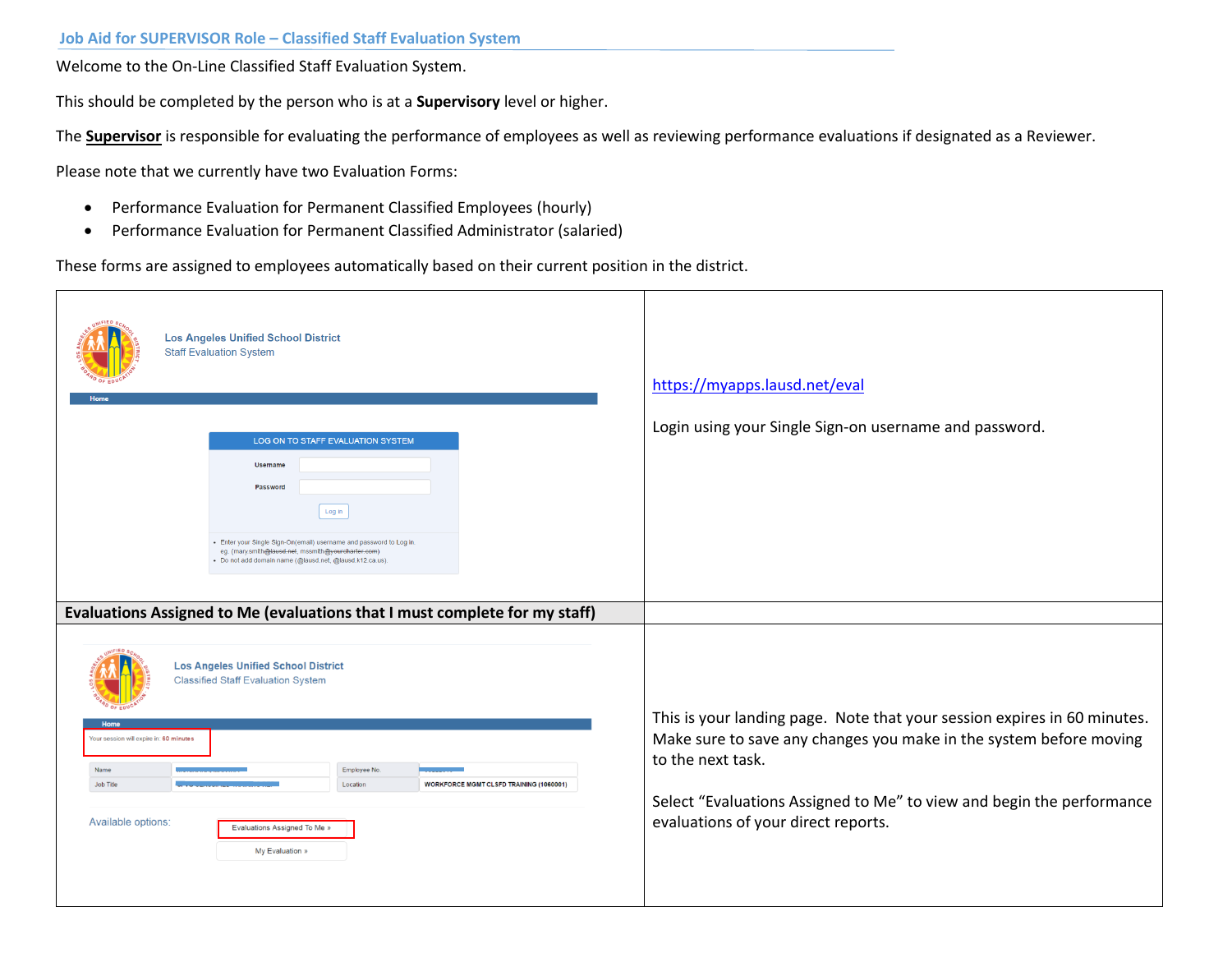|                                                                                      |                                                                    | Evaluations Assigned to Me                      |                                                                                                                                    |                                                                                                                                                                            |                                                                                                                                                                                                    |
|--------------------------------------------------------------------------------------|--------------------------------------------------------------------|-------------------------------------------------|------------------------------------------------------------------------------------------------------------------------------------|----------------------------------------------------------------------------------------------------------------------------------------------------------------------------|----------------------------------------------------------------------------------------------------------------------------------------------------------------------------------------------------|
| Show 10<br>v entries<br>Search                                                       |                                                                    |                                                 |                                                                                                                                    | Select "Annual" to open the employee's annual performance evaluation                                                                                                       |                                                                                                                                                                                                    |
| Employee                                                                             | <b>LE</b> Supervisor                                               | <b>IT</b> Reviewer                              | <b>If</b> Evaluation                                                                                                               | <b>History</b>                                                                                                                                                             |                                                                                                                                                                                                    |
| <b>JYLES, RICHARD</b><br>MULTIMEDIA DESIGNER                                         | <b>EDWARDS, STACY</b><br>PRIN HUMAN RESOURCES<br><b>SPECIALIST</b> | WACHTEL WARREN, ROBYN<br>DEP PERSONNEL DIRECTOR | <u>Annual</u><br>O Submitted O Reviewed O Released                                                                                 | View                                                                                                                                                                       |                                                                                                                                                                                                    |
| <b>KLAVE, WINNIE</b><br><b>PRIN CLERK</b>                                            | <b>EDWARDS, STACY</b><br>PRIN HUMAN RESOURCES<br><b>SPECIALIST</b> | WACHTEL WARREN, ROBYN<br>DEP PERSONNEL DIRECTOR | Annual                                                                                                                             | View                                                                                                                                                                       |                                                                                                                                                                                                    |
| <b>KRUPAT, MARISSA</b><br>SR HUMAN RESOURCES SPECIALIST                              | <b>EDWARDS, STACY</b><br>PRIN HUMAN RESOURCES<br><b>SPECIALIST</b> | WACHTEL WARREN, ROBYN<br>DEP PERSONNEL DIRECTOR | Annua                                                                                                                              | View                                                                                                                                                                       |                                                                                                                                                                                                    |
| <b>LINDSEY, CHERYI</b><br>HR SPECIALIST III                                          | WACHTEL WARREN, ROBYN<br>DEP PERSONNEL DIRECTOR                    |                                                 | <b>Annual</b><br><b>O</b> Submitted <b>O</b> Released                                                                              | View                                                                                                                                                                       |                                                                                                                                                                                                    |
|                                                                                      |                                                                    |                                                 |                                                                                                                                    |                                                                                                                                                                            |                                                                                                                                                                                                    |
|                                                                                      | <b>Classified Employee Evaluation</b>                              |                                                 |                                                                                                                                    |                                                                                                                                                                            |                                                                                                                                                                                                    |
| Home<br>Admin<br>Your session will expire in: 60 minutes<br><b>View instructions</b> | » Exempt Employee<br><b>Other evaluations</b>                      |                                                 |                                                                                                                                    | Select "View Instructions" before starting the evaluation of your<br>employee's work performance. This will open a pdf in a new window.<br>You may print the instructions. |                                                                                                                                                                                                    |
|                                                                                      | PERFORMANCE EVALUATION FOR PERMANENT CLASSIFIED EMPLOYEES          | PERSONNEL COMMISSION                            |                                                                                                                                    | "Other Evaluations" - will allow you to see prior completed<br>performance evaluation re                                                                                   |                                                                                                                                                                                                    |
|                                                                                      | <b>Evaluation Period</b>                                           | 2015-2016                                       |                                                                                                                                    |                                                                                                                                                                            | "Exempt Employee" - If your employee is exempt from evaluation,                                                                                                                                    |
| Name                                                                                 |                                                                    | Employee No.                                    |                                                                                                                                    |                                                                                                                                                                            | please select "Exempt Employee" and a window will open. Please                                                                                                                                     |
| Job Title                                                                            | RDA-HR SPECIALIST III                                              | Location                                        | PERS CMSN/STAFF (1003501)                                                                                                          |                                                                                                                                                                            | indicate the reason in the box provided. Reasons may include:                                                                                                                                      |
|                                                                                      |                                                                    |                                                 |                                                                                                                                    |                                                                                                                                                                            |                                                                                                                                                                                                    |
|                                                                                      |                                                                    |                                                 |                                                                                                                                    |                                                                                                                                                                            | employee is in probationary or temporary status; the employee is                                                                                                                                   |
|                                                                                      |                                                                    |                                                 |                                                                                                                                    |                                                                                                                                                                            | currently on leave; etc.                                                                                                                                                                           |
|                                                                                      |                                                                    |                                                 |                                                                                                                                    |                                                                                                                                                                            |                                                                                                                                                                                                    |
|                                                                                      |                                                                    |                                                 |                                                                                                                                    |                                                                                                                                                                            | <b>Evaluation Exemption</b>                                                                                                                                                                        |
|                                                                                      |                                                                    |                                                 |                                                                                                                                    |                                                                                                                                                                            | $\textsf{Los }$<br>The employee is exempt from the Annual Classified Performance Evaluation due<br><b>Class</b><br>to the following (reasons may include: employee is in probationary or temporary |
|                                                                                      |                                                                    |                                                 |                                                                                                                                    |                                                                                                                                                                            | status; the employee is currently on leave; etc.):                                                                                                                                                 |
|                                                                                      |                                                                    |                                                 |                                                                                                                                    |                                                                                                                                                                            |                                                                                                                                                                                                    |
|                                                                                      |                                                                    |                                                 |                                                                                                                                    |                                                                                                                                                                            | minute                                                                                                                                                                                             |
|                                                                                      |                                                                    |                                                 |                                                                                                                                    |                                                                                                                                                                            | <b>Submit</b><br>Cancel                                                                                                                                                                            |
|                                                                                      |                                                                    |                                                 |                                                                                                                                    |                                                                                                                                                                            |                                                                                                                                                                                                    |
|                                                                                      |                                                                    |                                                 |                                                                                                                                    |                                                                                                                                                                            |                                                                                                                                                                                                    |
|                                                                                      |                                                                    |                                                 |                                                                                                                                    |                                                                                                                                                                            |                                                                                                                                                                                                    |
| To<br><b>Report from</b>                                                             |                                                                    |                                                 |                                                                                                                                    | Please fill out the date range for the Evaluation. If it is other than the                                                                                                 |                                                                                                                                                                                                    |
|                                                                                      |                                                                    |                                                 |                                                                                                                                    |                                                                                                                                                                            | full school year indicated.                                                                                                                                                                        |
|                                                                                      |                                                                    |                                                 |                                                                                                                                    |                                                                                                                                                                            |                                                                                                                                                                                                    |
| 1 - ATTENDANCE                                                                       |                                                                    |                                                 |                                                                                                                                    |                                                                                                                                                                            | Select "View" to show details for the employee's "Protected" or                                                                                                                                    |
|                                                                                      | school holidays or recesses.                                       |                                                 | Note the number of hours absent each day during the past year, excluding religious holidays of the employee's faith, vacations and |                                                                                                                                                                            | "Unprotected" absences. If you wish to make notes regarding the                                                                                                                                    |
|                                                                                      |                                                                    |                                                 |                                                                                                                                    |                                                                                                                                                                            |                                                                                                                                                                                                    |
|                                                                                      | <b>Protected Hours</b>                                             | view                                            | <b>Unprotected Hours</b>                                                                                                           | view                                                                                                                                                                       | absences please use the comment box provided.                                                                                                                                                      |
|                                                                                      |                                                                    |                                                 |                                                                                                                                    |                                                                                                                                                                            |                                                                                                                                                                                                    |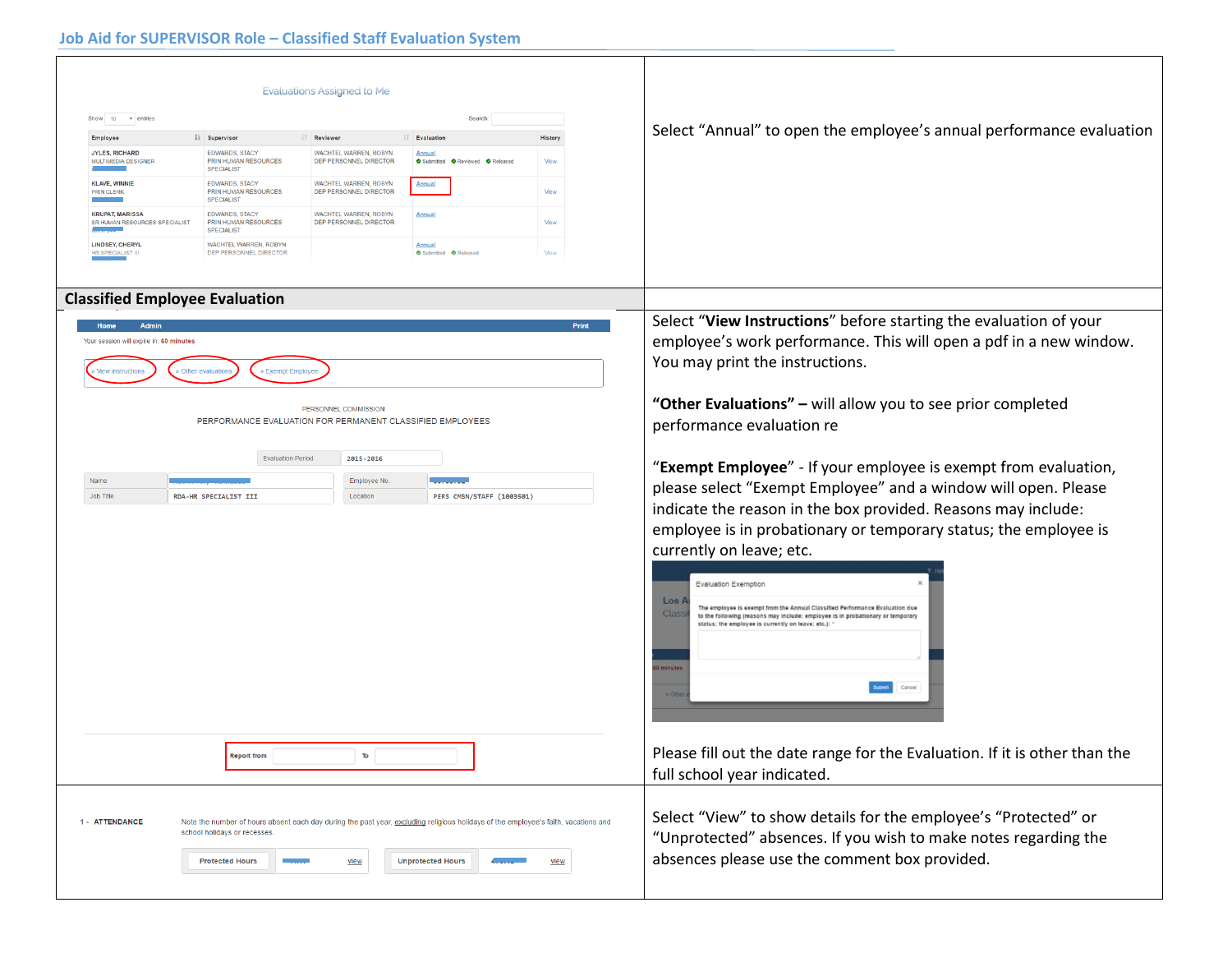| Meets<br>If "Below Standards" is checked.<br>Below<br><b>Exceeds</b><br>Standard<br>Standards<br>Standards<br>see Paragraph 5 & 6 in the instructions.<br>2 - WORK PRODUCT<br>Comments<br>Quality of Work<br>Quantity of Work<br>Consider job knowledge, job-related judgement, thoroughness, neatness, skill level, employe<br>workload, volume of output, the extent to which work schedules and established priorities of work<br>assignments are met                                                                                                                                                                                                                                                                                                                                                                                                                                                                             | Continue with the rest of the evaluation.<br>You may use the Comment boxes in each area to support your ratings.                                                                                                                                                                                                                                                                                                                                                                                                                                                                                                                                                                                                                                                                                                                                                                                                                                                                                                                                                                                                                    |
|--------------------------------------------------------------------------------------------------------------------------------------------------------------------------------------------------------------------------------------------------------------------------------------------------------------------------------------------------------------------------------------------------------------------------------------------------------------------------------------------------------------------------------------------------------------------------------------------------------------------------------------------------------------------------------------------------------------------------------------------------------------------------------------------------------------------------------------------------------------------------------------------------------------------------------------|-------------------------------------------------------------------------------------------------------------------------------------------------------------------------------------------------------------------------------------------------------------------------------------------------------------------------------------------------------------------------------------------------------------------------------------------------------------------------------------------------------------------------------------------------------------------------------------------------------------------------------------------------------------------------------------------------------------------------------------------------------------------------------------------------------------------------------------------------------------------------------------------------------------------------------------------------------------------------------------------------------------------------------------------------------------------------------------------------------------------------------------|
| Below standards: Work Habits<br>A. Statement of the problem or concern<br>B. The desired improvement '<br>2 - WORK PROI<br>C. Suggestions as to how to improve '<br>D. Provisions for assisting the employees '<br>Quality of Wor<br>Quantity of Wo<br>Consider job k<br>workload, volu<br>Close<br>assignments a<br><b>3 - WORK HABITS</b><br>Comments<br>Consider dependability, punctuality, ability to comply with instructions, and ability to work without<br>close supervision.<br>Below standards comments<br>7 - CLASSIFICATION OF POSITION<br>No<br>Are the assigned job duties within the scope of the classification? If in doubt, review class description. If<br>Supervisor<br>either indicates "No", attach a statement of the out-of-class duties to a copy of this form and send it to the<br>Employee<br>$\circledcirc$<br>Personnel Commission, 12th Floor, Classification & Compensation unit, Beaudry Building, | If "Below Standards" is selected for any area, a window will open that<br>will require you to provide a statement of the problem or concern.<br>When you are done, select "close" in the lower right-hand corner of the<br>comment box. You may click the link in red "Below Standards<br>Comments" to view your comments.<br>Please note that a separate box opens in every area where you indicate<br>"Below Standards".<br>Please note: it is critical to remember that an employee should not be<br>learning for the first time that his/her performance is below standards<br>in any area through the evaluation process. The performance<br>evaluation supports the disciplinary process but it is not a tool for<br>discipline.<br>Continue with the rest of the evaluation.<br>Check "Yes" or "No" to indicate if you believe your employee is working<br>within the scope of his or her assigned job classification.<br>Please note: an indication of "no" does not trigger an automatic review<br>of the position. It is still the supervisor's responsibility to initiate that<br>process with the Personnel Commission. |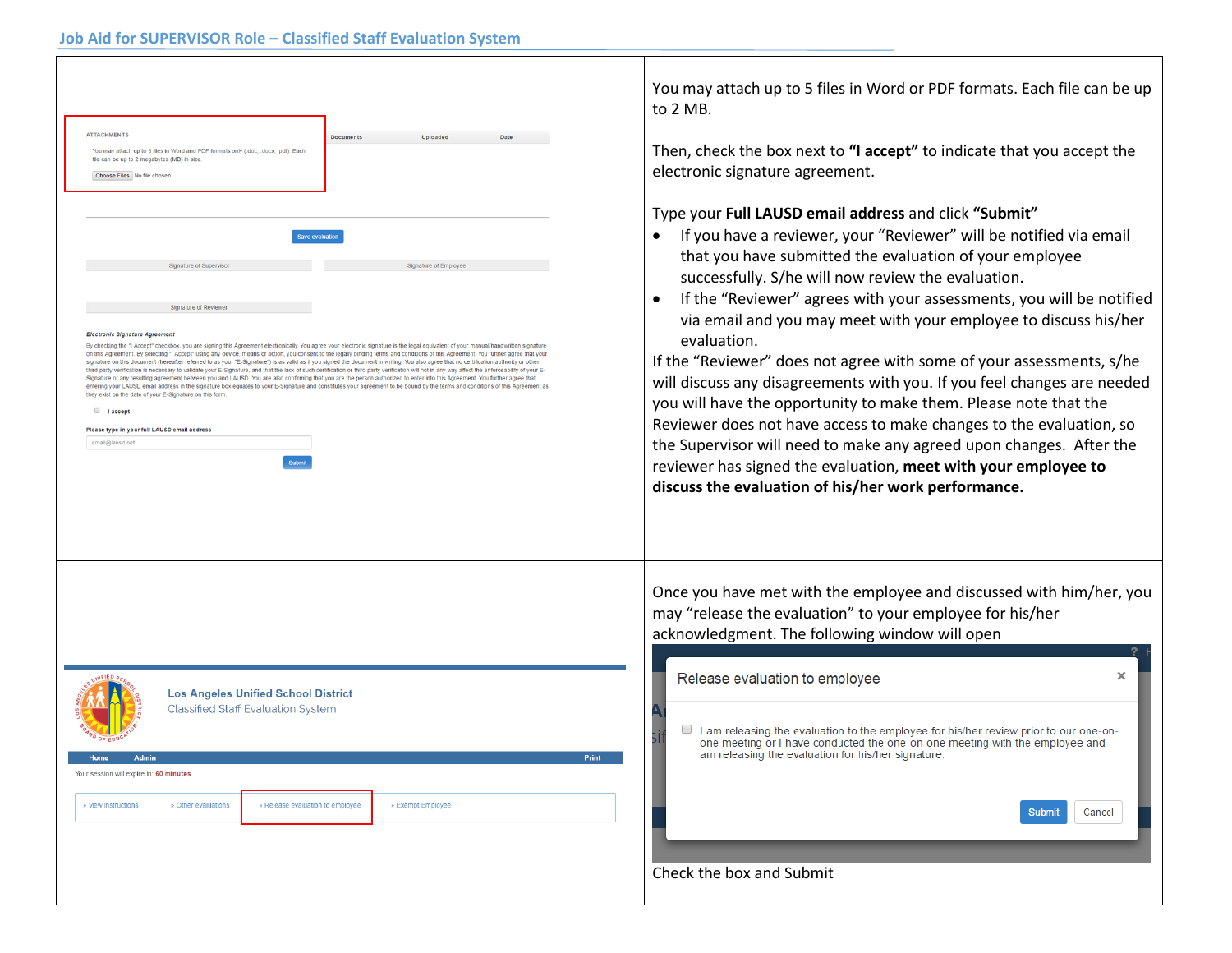|                                                                                            | <b>Classified Administrator Evaluation</b>                                                                                                                                                                                                                                                                                                                                                                                                                                                                                                                                                                                                                                                                                                                                                                                                                                                                                                                                                                                                                                                                                     |                                                               |                                         |              |                                                                                                                                                                                                                                                                                                                                                                                                                                                                                                                                                                                                                                         |
|--------------------------------------------------------------------------------------------|--------------------------------------------------------------------------------------------------------------------------------------------------------------------------------------------------------------------------------------------------------------------------------------------------------------------------------------------------------------------------------------------------------------------------------------------------------------------------------------------------------------------------------------------------------------------------------------------------------------------------------------------------------------------------------------------------------------------------------------------------------------------------------------------------------------------------------------------------------------------------------------------------------------------------------------------------------------------------------------------------------------------------------------------------------------------------------------------------------------------------------|---------------------------------------------------------------|-----------------------------------------|--------------|-----------------------------------------------------------------------------------------------------------------------------------------------------------------------------------------------------------------------------------------------------------------------------------------------------------------------------------------------------------------------------------------------------------------------------------------------------------------------------------------------------------------------------------------------------------------------------------------------------------------------------------------|
| Your session will expire in: 60 minutes<br>» View instructions<br>Name<br><b>Job Title</b> | Admin<br>» Other evaluations<br>» Exempt Employee<br>PERFORMANCE EVALUATION FOR PERMANENT CLASSIFIED ADMINISTRATORS<br><b>School Year</b><br>PROGRAM & POLICY DEV ADVSR, EMP PERF MG<br>Evaluate the administrator's performance for the period covered as it relates to his/her effectiveness in the factors listed.                                                                                                                                                                                                                                                                                                                                                                                                                                                                                                                                                                                                                                                                                                                                                                                                          | PERSONNEL COMMISSION<br>2015-2016<br>Employee No.<br>Location | PC-CLASSIFIED GROWTH AND DEV'T UNIT (16 | <b>Print</b> | Select "View Instructions" before starting the evaluation of your<br>employee's work performance. This will open a pdf in a new window.<br>You may print the instructions.<br>"Other Evaluations" - will allow you to see prior completed<br>performance evaluation re<br>"Exempt Employee" - If your employee is exempt from evaluation,<br>please select "Exempt Employee" and a window will open. Please<br>indicate the reason in the box provided. Reasons may include:<br>employee is in probationary or temporary status; the employee is                                                                                        |
| administration<br>controls<br>controls<br>concerns                                         | Write the number which corresponds to your evaluation on the line next to the factor utilizing the following scale:<br>0. Not Applicable (N/A) 1. Limited 2. Acceptable 3. Good 4. Strong 5. Exceptional<br><b>Report from</b><br>To<br>I. BUDGET AND FINANCIAL MANAGEMENT<br>IV. ORGANIZATIONAL COMMUNICATIONS<br>A. Maintained overall accountability for budget<br>A. Prepared or directed the preparation of<br>0. Not Applicable (N/A)<br>0. Not Applicable (N/A)<br>$\ ^{\intercal}$<br>accurate, comprehensive and timely written<br>Select<br>reports<br>0. Not Ap<br>B. Applied and maintained expenditure<br>1. Limited<br>B. Presented clear, direct, comprehensive and<br>1. Limited<br>2. Acceptable<br>persuasive oral reports<br>3. Good<br>C. Established and maintained position<br>4. Strong<br>C. Communicated responses to requests for<br>5. Exceptional<br>1. Limited<br>information in an accurate and timely<br>manner<br>D. Anticipated future budget and financial<br>5. Exceptional<br>D. Informed superiors and subordinates of<br>5. Exceptional<br>$_{\rm v}$<br>nartinant information and other |                                                               |                                         |              | currently on leave; etc.<br><b>Evaluation Exemption</b><br>$\textsf{Los }$<br>The employee is exempt from the Annual Classified Performance Fyaluation due<br>Class<br>to the following (reasons may include: employee is in probationary or temporary<br>status: the employee is currently on leave; etc.);<br>minute<br>Cancel<br>Please fill out the date range for the Evaluation. If it is other than the<br>full school year indicated.<br>Go through each of the sections, and select your rating from the drop<br>down menu.<br>Please note if "Limited" is selected for any other factor, please refer to<br>the instructions. |
|                                                                                            |                                                                                                                                                                                                                                                                                                                                                                                                                                                                                                                                                                                                                                                                                                                                                                                                                                                                                                                                                                                                                                                                                                                                |                                                               |                                         |              |                                                                                                                                                                                                                                                                                                                                                                                                                                                                                                                                                                                                                                         |